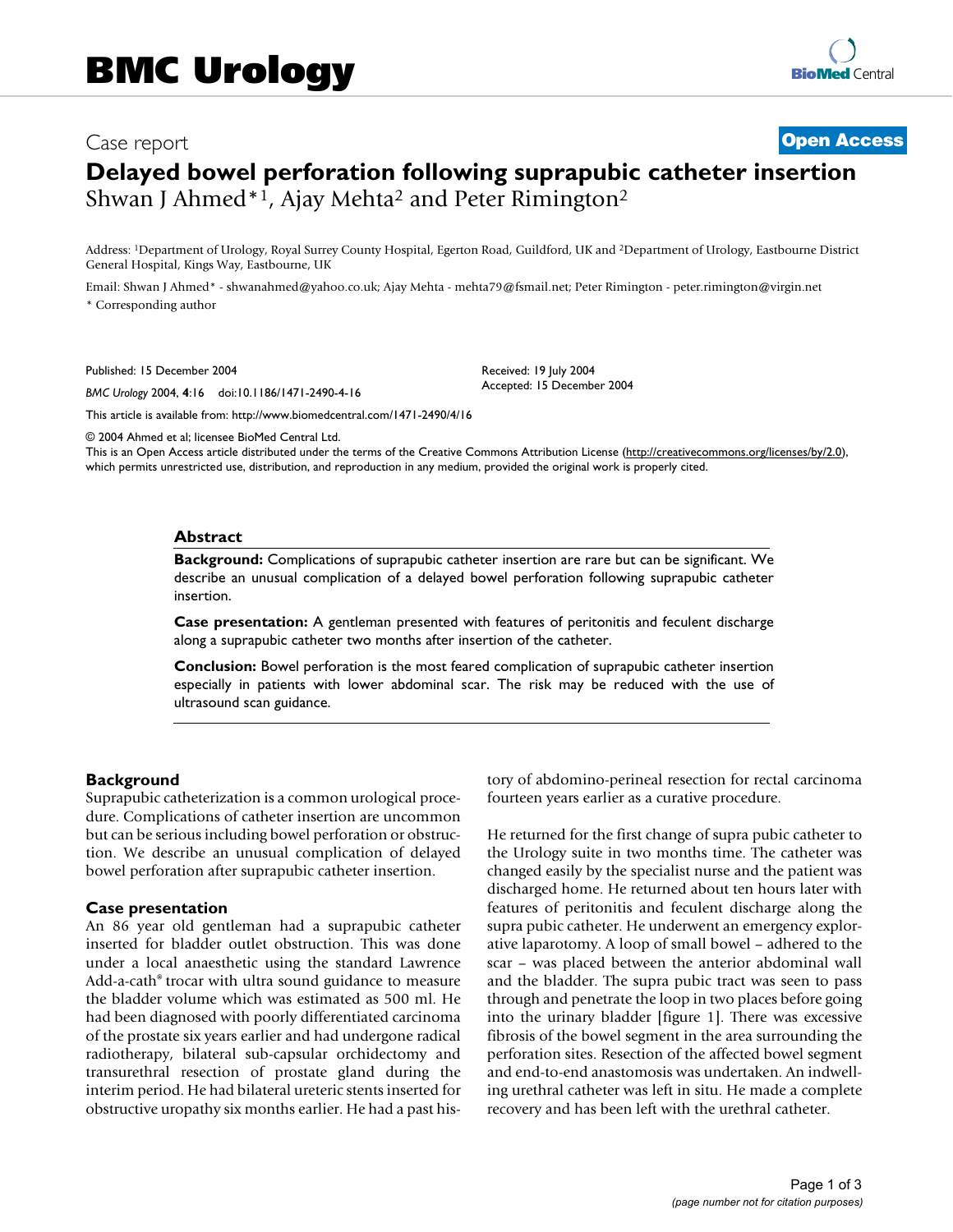

Suprapubic catheter traverse through a small bowe **Figure 1** l loop between the bladder and the abdominal wall Suprapubic catheter traverse through a small bowel loop between the bladder and the abdominal wall.

# **Conclusions**

Perforation of the abdominal viscera is well documented as a rare but important major complication of suprapubic cystostomy [1,2]. To our knowledge, only one case of delayed bowel perforation has been reported [3] three months after the actual catheter insertion. The likely mechanism is the injury occurred during the original insertion. The catheter and the ensuing inflammatory fibrosis sealed the perforation. On removal of the catheter during the change, the sealed perforation opened up.

Our case explains the increased risk of bowel damage during suprapubic catheterization in patients with history of previous lower abdominal surgery as the bowel frequently adheres to the scar. In one study, it was found that 59% of patients with midline laparotomy incision have anterior abdominal wall adhesions [4]. Therefore, patients with lower abdominal scar should only have suprapubic catheter placement under ideal conditions to reduce risk of bowel perforation. Patients must have adequately distended bladder and placed in Trendelenburg position. We do recommend that the procedure to be performed by a skilled operator using ultrasound scan to look for bowel loops between the bladder and anterior abdominal wall. If bowel loops are present or if ultrasound facilities are not available, then open cystostomy method should be considered. The first change of the catheter should be done in the urology department rather than in the community. Patients returning after having their first catheter change with features of localised peritonitis (lower abdominal pain, high temperature and raised White Blood Cell count) should alert the urologist for the possibility of bowel perforation.